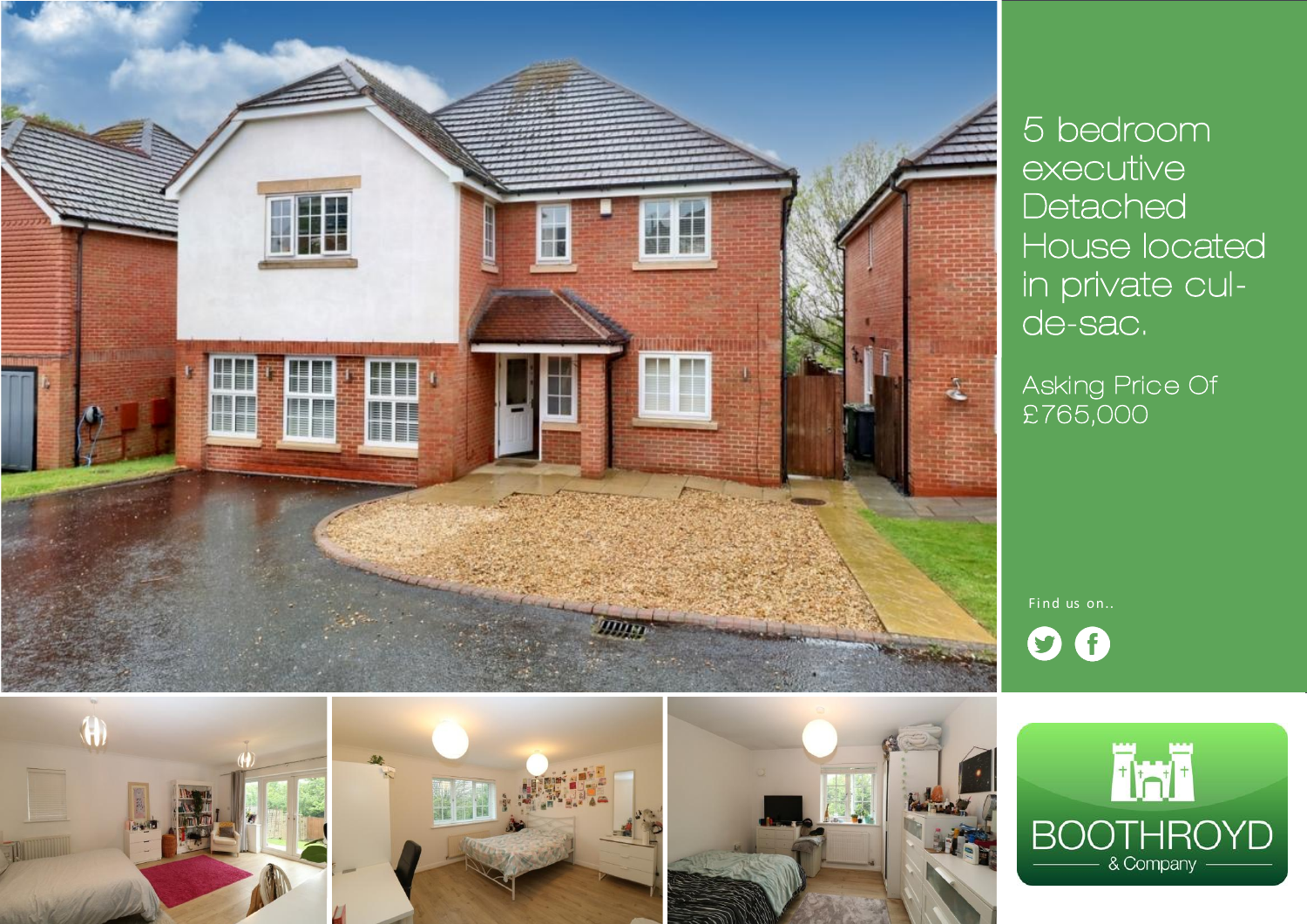# *Clements Close, Kenilworth, CV8 2SA*



*79* 

## *FULL DESCRIPTION*

# *THE PROPERTY*

*194.4 sq. Metres* 

*A mode rn five be droom executive det ache d house within this private cul-de-s ac. Having been improved an d adapted by the current owners to make a vers atile family home . Having recently h ad the dou ble garage converted in order to add a further re ception*  room to offer a greater balance of living and bedroom accommodation. You enter the *house into a central hallway with a showe r room, st airs to the first floor an d doors radi ating off. The generous sitting room has*  twin aspect windows and there is a further *dining room and study. There is a large breakf ast kit chen and utility room. From the first floor you access the five dou ble*  bedrooms. There is a refitted en suites to *both the principal bedroom and guest room. The loft is also parti ally boarded. Outside is*  parking for three cars to the front of the house. A side gate takes you to the tiered *re ar garden with a patio and formal lawn. The property also benefits full double glazin g, gas central heatin g and quality floorin g throughout . It also len ds itsel f to the possibility of opening the kitchen an d dining room in order to cre ate the open plan living th at is so desirable at this time. Viewing is highly recommended to appreci ate this fine*  family home that is offered with no upward *chain.* 

#### *HALLW AY*

*With Amtico floorin g, st airs rising to the first floor landin g, ceiling downli ghting, thermostat and doors off to;* 

# *S HOWER ROOM*

*Fitte d with a corner shower cu bicle with thermost atic shower, wall hun g vanity wash*  h and basin and a close coupled wc. Tiling to *splashbacks, chrome heate d towel rail an d an extractor fan.* 

# *SI TTI NG ROOM*

## *16' 3" x 16' 1" (4.96m x 4.91m)*

*With a continu ation of the Amtico flooring,*  three uPVC double glazed windows to the *fore an d further to the side, ceiling lights and a radi ator.* 

# *S TUD Y*

# *11' 11" x 9' 1 0" (3.65m x 3.02m)*

Amtico flooring and uPVC double glazed windows to dual aspects and a double *radi ator.* 

# **DINING ROOM**

#### *18' 4" x 13' 0" (5.59m x 3.98m)*

*Amti co flooring, u PVC double glazed window*  to the side with a double radiator beneath. *UPVC fren ch doors onto the re ar patio with mat ching side light windows.* 

# *BREAKFAS T KI TCHEN*

#### *10' 7" x 1 9' 2" (3.24m x 5.86m)*

Fitted with cream shaker style wall and base *units. The base units have a roll toppe d*  worksurface over with a peninsula unit. Integrated dishwasher and fridge freezer. A Flavel 7 burner stove with a canopy over. *Tiling to splashbacks an d a double glaze d u PVC window to the re ar. Tiled flooring and u PVC Fren ch doors onto the re ar patio. Archway leads into the utility room.*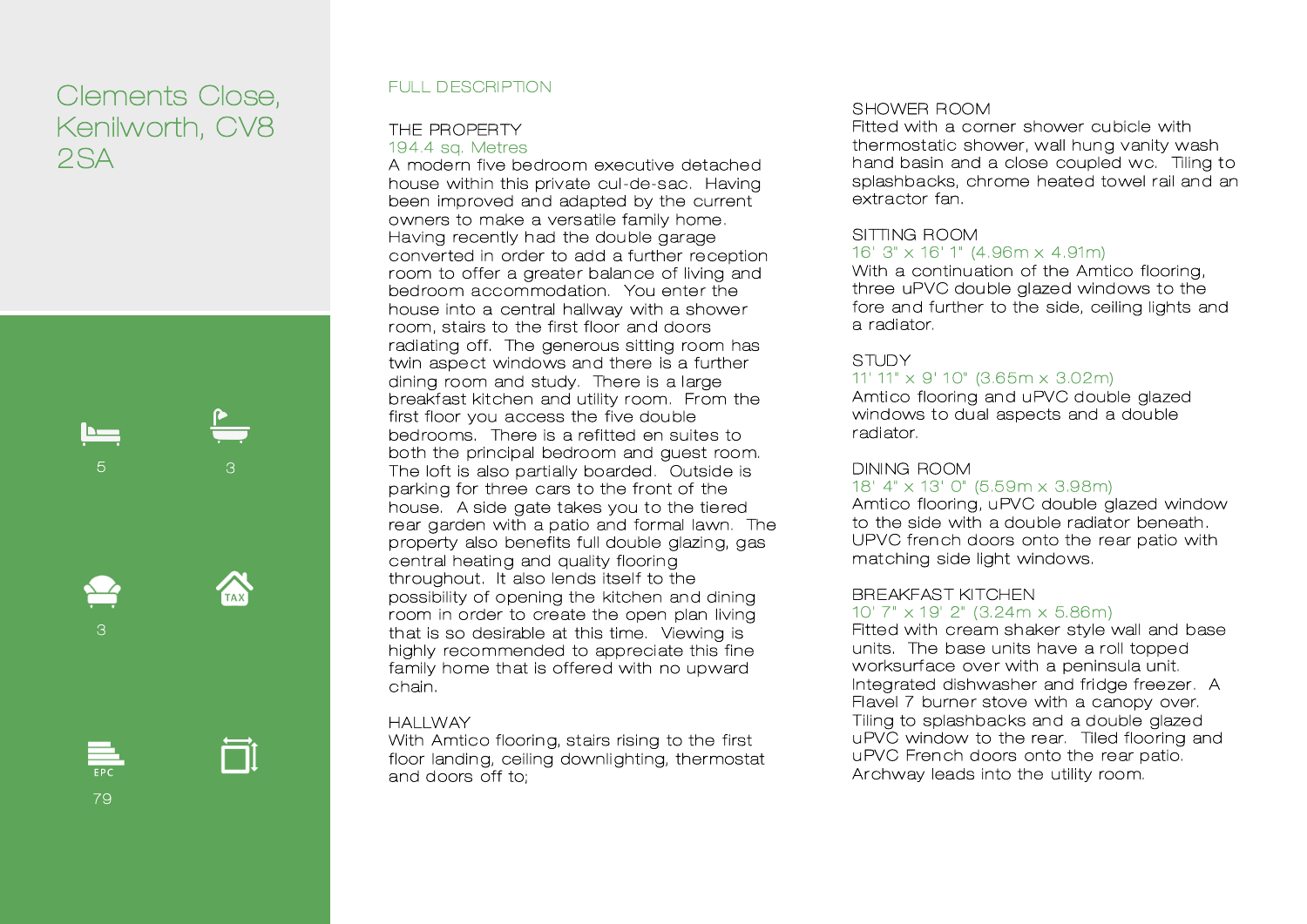



#### UTILITY ROOM *5' 6" x 6' 1" (1.7 0m x 1.86m)*

With a single base unit and worksurface over. *Inset single drainer stainless steel sink unit and a wall mounted Worcester Bos ch boiler. Tiling to splashbacks an d plu mbing for an*  automatic washing machine. Composite door and side light window to the side pedestrian *access.* 

## *LANDING*

With a uPVC double glazed window to the *fore , airing cupboard and a further storage cupboard. Access to a partially boarde d loft. All doors radiate off to .* 

#### *BEDROOM FIVE 12' 1" x 10' 11" (3.7m x 3.33m)*

Upvc double glazed window to the rear with a *radi ator beneath . Laminate flooring.* 

# *BEDROOM FOUR*

*12' 1" x 8' 2" (3.7 m x 2.5m)* 

Upvc double glazed window to the rear with a *radi ator beneath . Laminate flooring.* 

# **BEDROOM TWO** *11' 11" x 9' 5" (3.65m x 2.88m)*

*Upvc double glazed window to the fore with a radi ator beneath , l amin ate floorin g and a bank of mirrored wardrobes .* 

#### *BEDROOM ONE 11' 0" x 16' 1" (3.37m x 4.91m)*

*Upvc double glazed window to the fore with*  a radiator beneath and a further window to *the side . Laminate flooring an d a dressing area with a ran ge of wardrobes. A door leads into the en-suite.*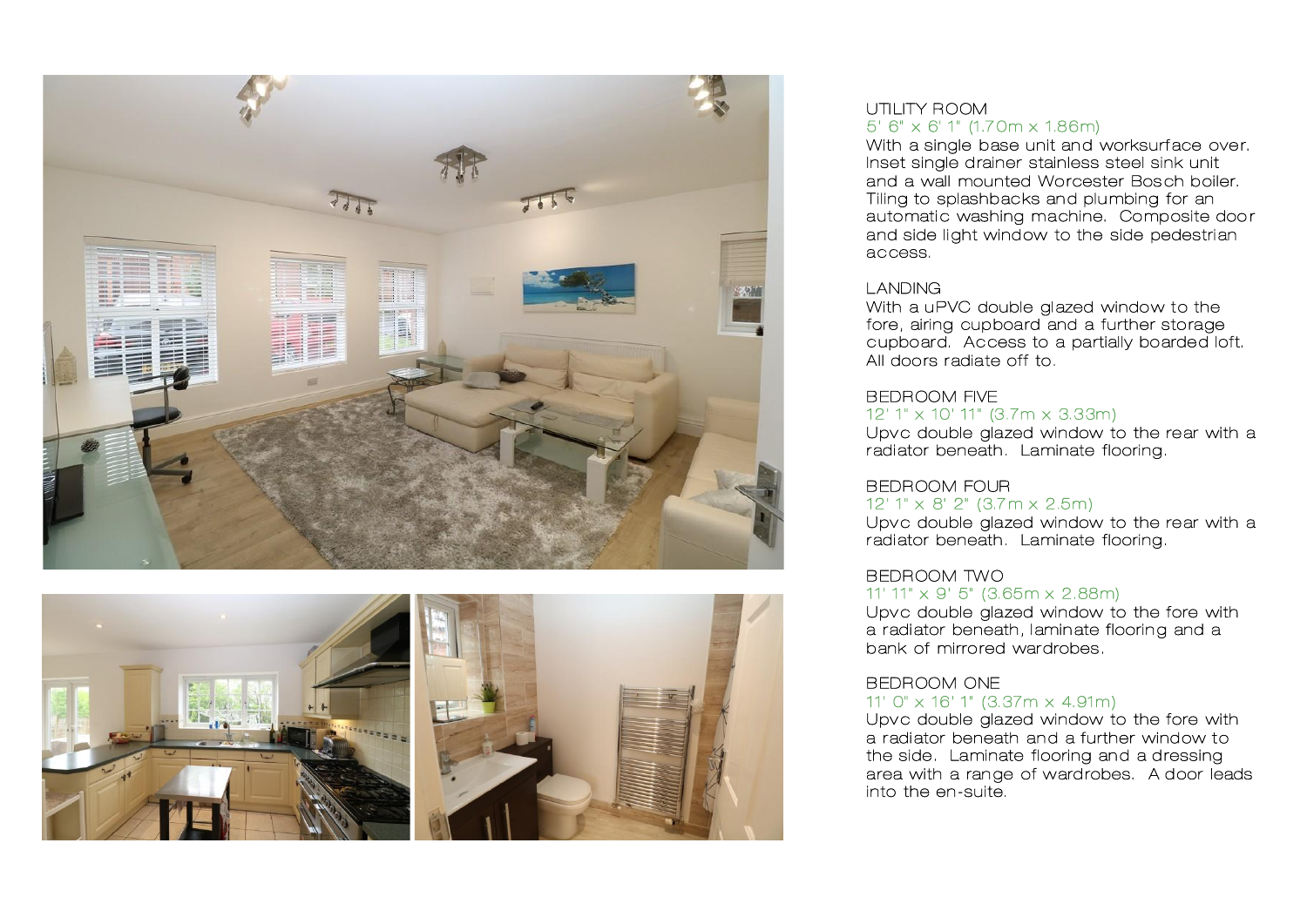

Clements Close, Kenilworth, CV8 2SA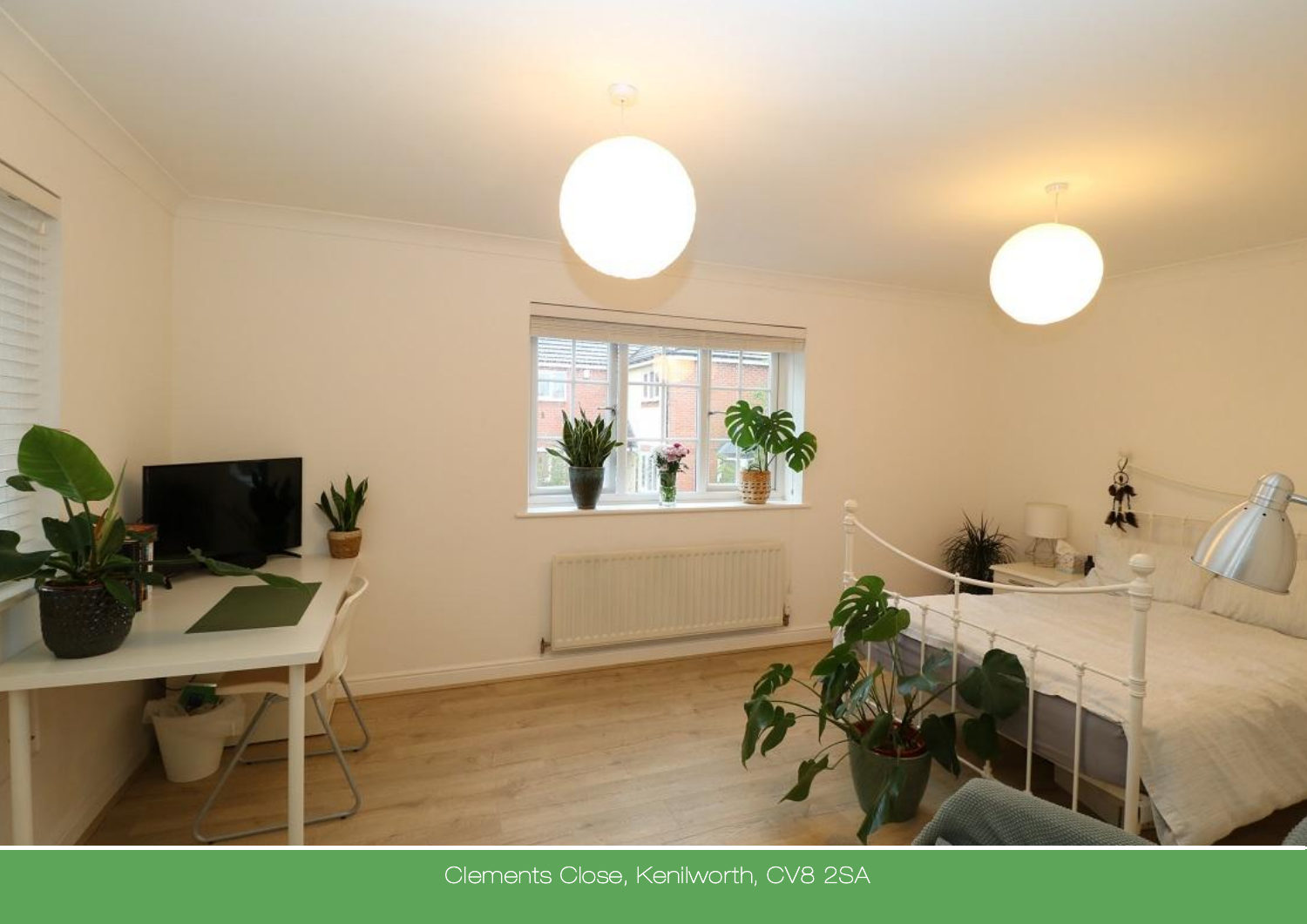#### *EN SUI TE BATHROOM*

*Fitte d with a four piece suite that comprises a*  panelled bath, pedestal wash hand basin, *close coupled wc and a shower cubi cle with*  a thermostatic shower. Tiling to splashbacks, *chrome he ated towel rail, laminate flooring and ceiling downlightin g.* 

## *BEDROOM THREE 12' 1" x 13' 2" (3.7m x 4.03m)*

With a uPVC double glazed window to the re ar with a radiator beneath, laminate flooring *and a door into:* 

#### *EN SUI TE SHOW ER ROOM*

*Refitted with a white suite with a vanity wash h and basin, a con ce aled cistern wc an d a panelled bath with mixer shower. Tiling to full height to spl ashbacks, a chrome radi ator and a frosted uPVC double gl aze d win dow.* 

#### *BATHROOM*

*The fully tiled family bathroom has a panelled bath with mixer shower and shower screen , pedest al wash h and basin and a close coupled wc. Me dicine cabinet, a chrome he ated t owel rail and a frosted u PVC double gl aze d win dow.* 

#### *REAR G ARDEN*

*There is a patio dire ctly off the prope rty with*  steps down to the tiered formal lawns. The *garden is not overlooked, is en closed by panelled fen cing and has side pedestrian access.*